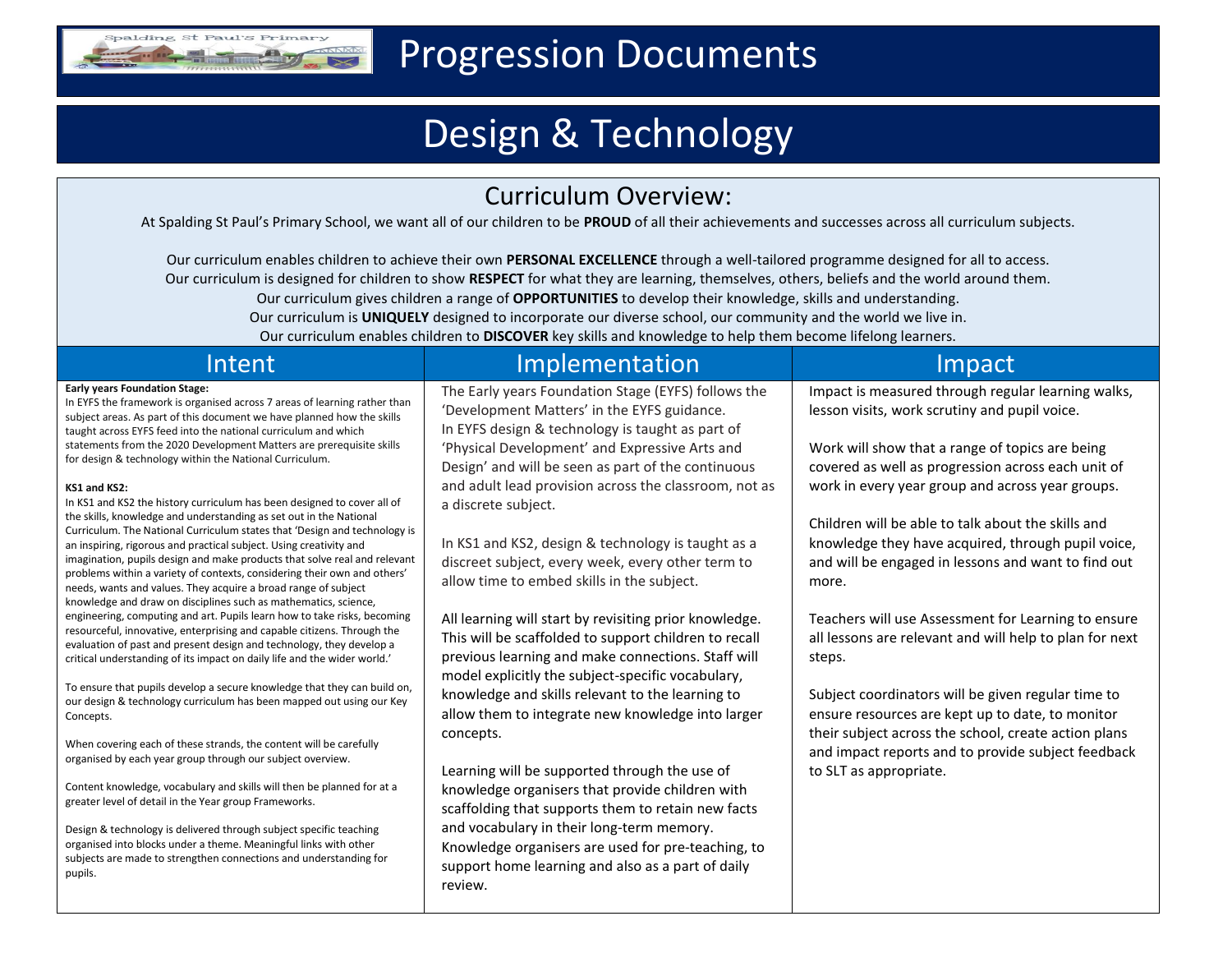| <b>Breadth of Study</b>       |                                               |                |                                                                                                                                                                                                 |  |  |
|-------------------------------|-----------------------------------------------|----------------|-------------------------------------------------------------------------------------------------------------------------------------------------------------------------------------------------|--|--|
| <b>Breadth of Study EYFS:</b> |                                               |                |                                                                                                                                                                                                 |  |  |
| Three and<br>Four-Year-Olds   | Personal, Social and Emotional<br>Development |                | • Select and use activities and resources, with help when needed. This helps them to achieve a goal they have chosen or<br>one which is suggested to them.                                      |  |  |
|                               | Physical Development                          |                | • Use large-muscle movements to wave flags and streamers,<br>paint and make marks.                                                                                                              |  |  |
|                               |                                               |                | • Choose the right resources to carry out their own plan.<br>• Use one-handed tools and equipment, for example, making snips in paper with scissors.                                            |  |  |
|                               | Understanding the World                       |                | • Explore how thingswork.                                                                                                                                                                       |  |  |
|                               | <b>Expressive Arts and Design</b>             |                | • Make imaginative and complex 'small worlds' with blocks and construction kits, such as a city with different<br>buildings and a park.                                                         |  |  |
|                               |                                               |                | • Explore different materials freely, in order to develop their ideas about how to use them and what to make.<br>Develop their own ideas and then decide which materials to use to expressthem. |  |  |
|                               |                                               |                | • Create closed shapes with continuous lines, and begin to use these shapes to represent objects.                                                                                               |  |  |
| Reception                     | Physical Development                          |                | • Progress towards a more fluent style of moving, with                                                                                                                                          |  |  |
|                               |                                               |                | developing control and grace.                                                                                                                                                                   |  |  |
|                               |                                               |                | • Develop their small motor skills so that they can use a range of                                                                                                                              |  |  |
|                               |                                               |                | tools competently, safely and confidently.                                                                                                                                                      |  |  |
|                               |                                               |                | • Use their core muscle strength to achieve a good posture                                                                                                                                      |  |  |
|                               |                                               |                | • when sitting at a table or sitting on the floor.                                                                                                                                              |  |  |
|                               | <b>Expressive Arts and Design</b>             |                | • Explore, use and refine a variety of artistic effects to express                                                                                                                              |  |  |
|                               |                                               |                | their ideas and feelings.                                                                                                                                                                       |  |  |
|                               |                                               |                | • Return to and build on their previous learning, refining ideas                                                                                                                                |  |  |
|                               |                                               |                | and developing their ability to represent them.                                                                                                                                                 |  |  |
|                               |                                               |                | Create collaboratively, sharing ideas, resources and skills.                                                                                                                                    |  |  |
| <b>ELG</b>                    | Physical                                      | Fine           | Use a range of small tools, including scissors, paintbrushes and cutlery.<br>$\bullet$                                                                                                          |  |  |
|                               | Development                                   | Motor Skills   |                                                                                                                                                                                                 |  |  |
|                               | Expressive                                    | Creating       | • Safely use and explore a variety of materials, tools and techniques, experimenting with colour, design, texture,                                                                              |  |  |
|                               | Arts and                                      | with Materials | form and function.                                                                                                                                                                              |  |  |
|                               | Design                                        |                | • Share their creations, explaining the process they have used.                                                                                                                                 |  |  |

### Breadth of study Key Stage 1:

When designing and making, pupils should be taught to:

#### **Design**

• Design purposeful, functional, appealing products for themselves and other users based on design criteria

• Generate, develop, model and communicate their ideas through talking, drawing, templates, mock-ups and, where appropriate, information and communication technology

#### **Make**

• Select from and use a range of tools and equipment to perform practical tasks such as cutting, shaping, joining and finishing.

• Select from and use a wide range of materials and components, including construction materials, textiles and ingredients, according to their characteristics

#### **Evaluate**

- Explore and evaluate a range of existing products
- Evaluate their ideas and products against design criteria

#### **Technical knowledge**

- Build structures, exploring how they can be made stronger, stiffer and more stable
- Explore and use mechanisms [for example, levers, sliders, wheels and axles], in their products.

#### **Cooking and nutrition**

- Use the basic principles of a healthy and varied diet to prepare dishes.
- Understand where food comes from.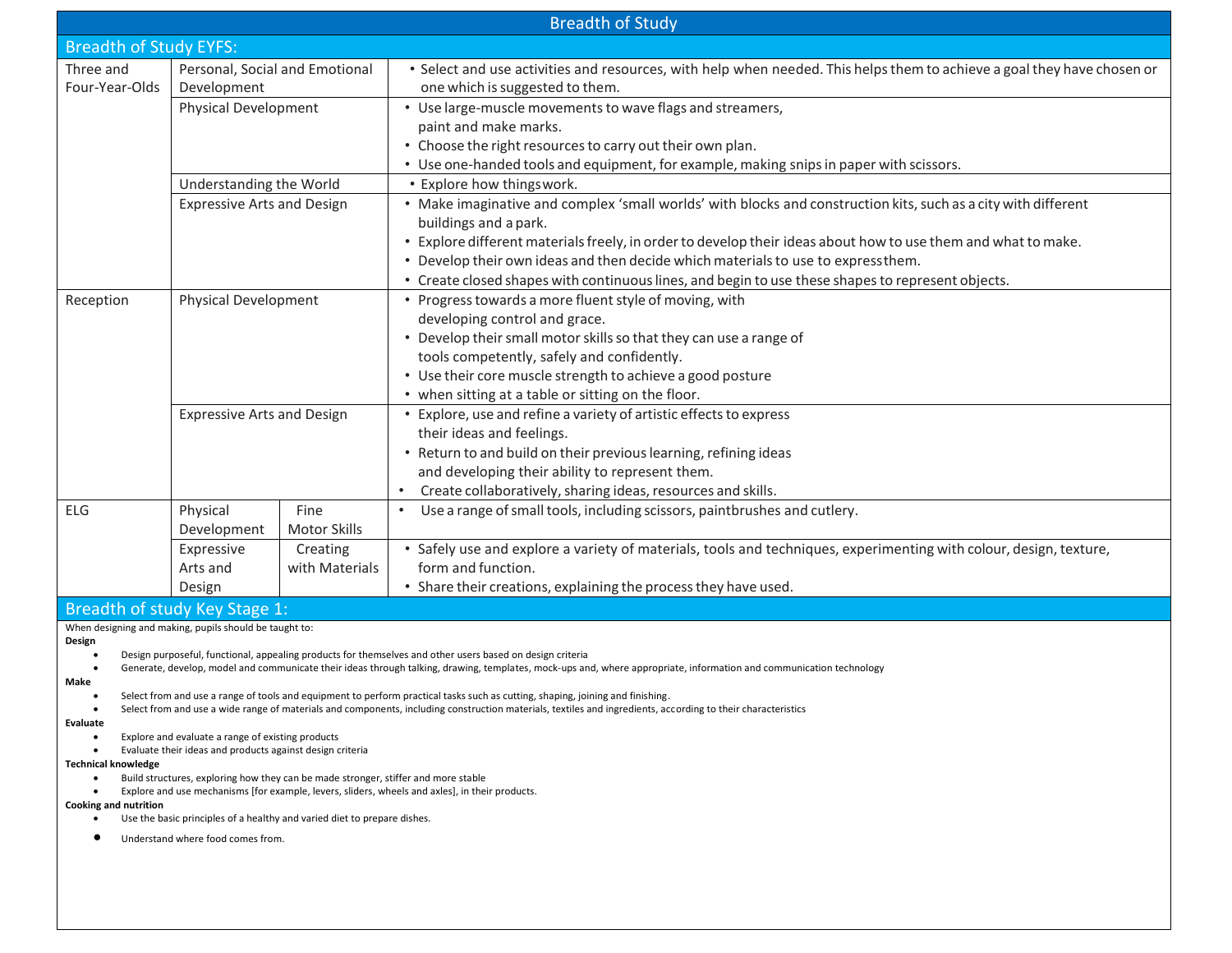### Breadth of study Key Stage 2:

When designing and making, pupils should be taught to:

#### **Design**

- Use research and develop design criteria to inform the design of innovative, functional, appealing products that are fit for purpose, aimed at particular individuals or groups
- Generate, develop, model and communicate their ideas through discussion, annotated sketches, cross-sectional and exploded diagrams, prototypes, pattern pieces and computer-aided design

#### **Make**

- Select from and use a wider range of tools and equipment to perform practical tasks [for example, cutting, shaping, joining and finishing], accurately
- Select from and use a wider range of materials and components, including construction materials, textiles and ingredients, according to their functional properties and aesthetic qualities

#### **Evaluate**

- Investigate and analyse a range of existing products
- Evaluate their ideas and products against their own design criteria and consider the views of others to improve their work
- Understand how key events and individuals in design and technology have helped shape the world

#### **Technical knowledge**

- Apply their understanding of how to strengthen, stiffen and reinforce more complex structures
- Understand and use mechanical systems in their products [for example, gears, pulleys, cams, levers and linkages]
- Understand and use electrical systems in their products [for example, series circuits incorporating switches, bulbs, buzzers and motors]
- Apply their understanding of computing to program, monitor and control their products.

#### **Cooking and nutrition**

- Understand and apply the principles of a healthy and varied diet.
- Prepare and cook a variety of predominantly savoury dishes using a range of cooking techniques.
- Understand seasonality and know where and how a variety of ingredients are grown, reared, caught and processed.

| <b>Key Concepts</b>                                                                                                                                                                                |                                                                                                    |                                                                                                                    |  |  |  |
|----------------------------------------------------------------------------------------------------------------------------------------------------------------------------------------------------|----------------------------------------------------------------------------------------------------|--------------------------------------------------------------------------------------------------------------------|--|--|--|
| <b>Master practical skills</b>                                                                                                                                                                     | Design, make, evaluate and improve                                                                 | Take inspiration from design throughout history                                                                    |  |  |  |
| This concept involves developing the skills needed to make high<br>quality products (we have highlighted a range of skills but they may<br>be added to or changed as appropriate for your school). | This concept involves developing the process of design thinking and<br>seeing design as a process. | This concept involves appreciating the design process that has<br>influenced the products we use in everyday life. |  |  |  |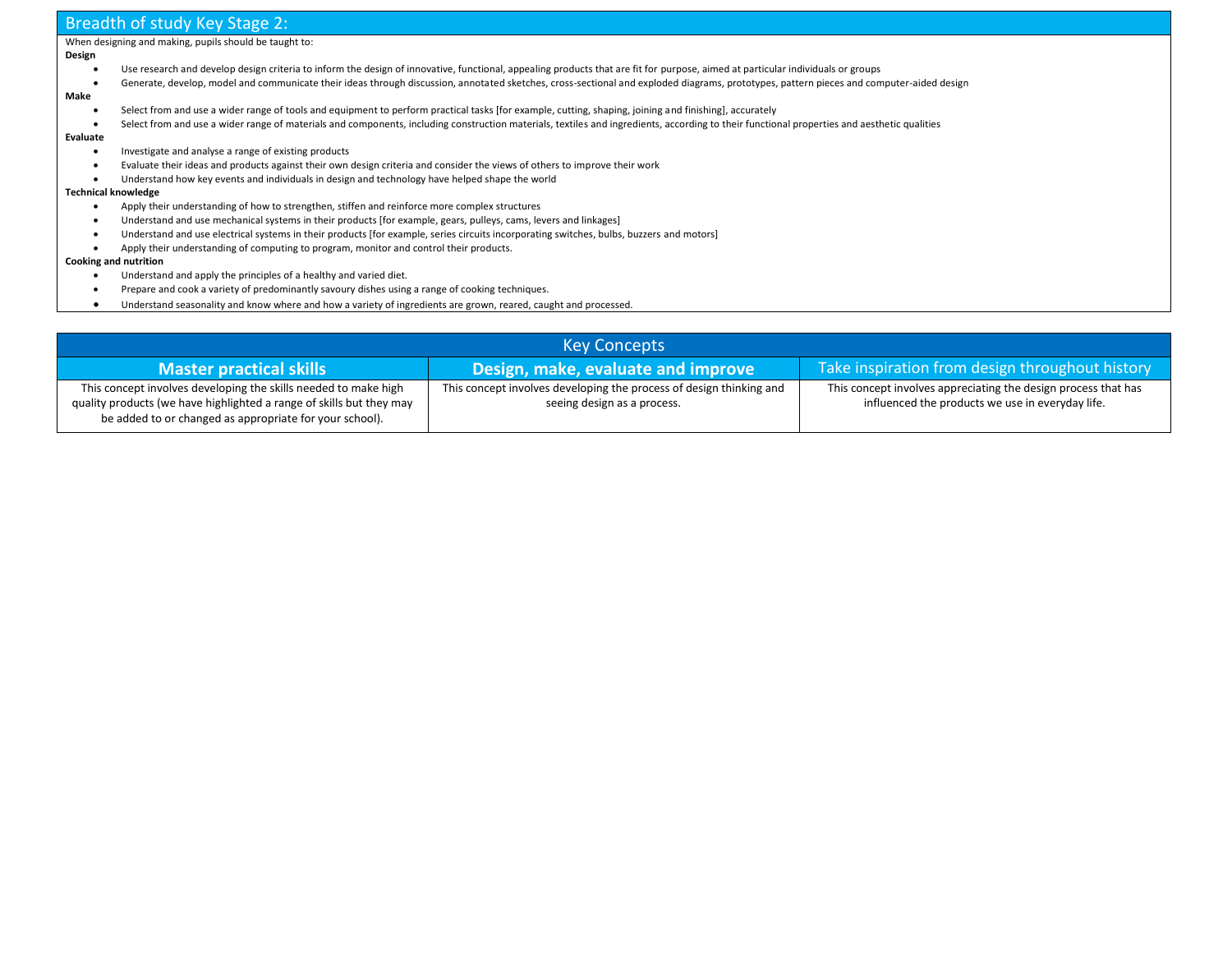|                                |                | Year 1                                                                                                                                                        | <b>Year 2</b>                                                                                                                                                                           | <b>Year 3</b>                                                                                                                                                                 | Year <sub>4</sub>                                                                                                                                                                                                                                                         | <b>Year 5</b>                                                                                                                                                                                                              | Year <sub>6</sub>                                                                                                                                                                                                                                                                                                                                                                                 |
|--------------------------------|----------------|---------------------------------------------------------------------------------------------------------------------------------------------------------------|-----------------------------------------------------------------------------------------------------------------------------------------------------------------------------------------|-------------------------------------------------------------------------------------------------------------------------------------------------------------------------------|---------------------------------------------------------------------------------------------------------------------------------------------------------------------------------------------------------------------------------------------------------------------------|----------------------------------------------------------------------------------------------------------------------------------------------------------------------------------------------------------------------------|---------------------------------------------------------------------------------------------------------------------------------------------------------------------------------------------------------------------------------------------------------------------------------------------------------------------------------------------------------------------------------------------------|
|                                | Cooking        | Cut, peel or grate ingredients<br>safely and hygienically.<br>Measure or weigh using measuring<br>cups or electronic scales.<br>Assemble or cook ingredients. |                                                                                                                                                                                         | Follow a recipe.<br>Prepare ingredients hygienically<br>using appropriate utensils.<br>Measure ingredients to the nearest<br>gram accurately.<br>Assemble or cook ingredients |                                                                                                                                                                                                                                                                           | Understand the importance of<br>correct storage and handling of<br>ingredients (using knowledge of<br>micro-organisms).<br>Measure accurately and calculate<br>ratios of ingredients to scale up or<br>down from a recipe. |                                                                                                                                                                                                                                                                                                                                                                                                   |
| <b>Master practical Skills</b> |                |                                                                                                                                                               |                                                                                                                                                                                         | (controlling the temperature of the<br>oven or hob, if cooking).                                                                                                              |                                                                                                                                                                                                                                                                           | Demonstrate a range of baking and<br>cooking techniques.<br>Create and refine recipes,<br>including ingredients, methods,<br>cooking times and temperatures.                                                               |                                                                                                                                                                                                                                                                                                                                                                                                   |
|                                | <b>Cutting</b> | Cut materials safely using tools<br>provided.                                                                                                                 | Cut materials safely using tools<br>provided.<br>Demonstrate a range of cutting<br>and shaping techniques (such as<br>tearing, cutting, folding and<br>curling).                        | Cut materials accurately and safely<br>by selecting appropriate tools.                                                                                                        | Apply appropriate cutting and<br>shaping techniques that include<br>cuts within the perimeter of the<br>material (such as slots or cut outs).                                                                                                                             | Cut materials with precision and<br>refine the finish with appropriate<br>tools (such as sanding wood after<br>cutting or a more precise<br>scissor cut after roughly cutting out<br>a shape).                             | Show an understanding of the<br>qualities of materials to choose<br>appropriate tools to cut and shape<br>(such as the nature of fabric may<br>require sharper scissors than<br>would be used to cut paper).                                                                                                                                                                                      |
|                                | Joining        | Demonstrate a range of joining<br>techniques (such as gluing, hinges<br>or combining materials to<br>strengthen).                                             | Use materials to practice drilling,<br>screwing, gluing and nailing<br>materials to make and strengthen<br>products.                                                                    | Select appropriate joining<br>techniques.<br>Strengthen materials using suitable<br>techniques.                                                                               | Choose suitable techniques to<br>construct products or to repair<br>items.<br>Strengthen materials using suitable<br>techniques.                                                                                                                                          | Develop a range of practical skills<br>to create products (such as<br>cutting, drilling and screwing,<br>nailing, gluing, filing and sanding).                                                                             | Develop a range of practical skills<br>to create products (such as<br>cutting, drilling and screwing,<br>nailing, gluing, filing and sanding).                                                                                                                                                                                                                                                    |
|                                | Mechanisms     | Create products using leavers and<br>slides                                                                                                                   | Create products using wheels and<br>axes                                                                                                                                                | Use scientific knowledge of the<br>transference of forces to choose<br>appropriate mechanisms for a<br>product (such as leavers and<br>linkages)                              | Use scientific knowledge of the<br>transference of forces to choose<br>appropriate mechanisms for a<br>product<br>(Pneumonic)                                                                                                                                             | Convert rotary motion to linear<br>using cams.                                                                                                                                                                             | Use scientific knowledge of the<br>transference of forces to choose<br>appropriate mechanisms for a<br>product (such as pulleys and gears)                                                                                                                                                                                                                                                        |
|                                | extiles        |                                                                                                                                                               | Shape textiles using templates.<br>Join textiles using running stitch.<br>Colour and decorate textiles using<br>a number of techniques (such as<br>dyeing, adding sequins or printing). |                                                                                                                                                                               | Join textiles with appropriate<br>stitching.<br>Select appropriate techniques<br>to decorate textiles.<br>Understand the need for a seam<br>allowance.<br>Join textiles with appropriate<br>stitching.<br>Select the most appropriate<br>techniques to decorate textiles. |                                                                                                                                                                                                                            | Create objects (such as a cushion)<br>that employ a seam allowance.<br>Join textiles with a combination of<br>stitching techniques (such as back<br>stitch for seams and running stitch<br>to attach decoration).<br>Use the qualities of materials to<br>create suitable visual and tactile<br>effects in the decoration of textiles<br>(such as a soft decoration for<br>comfort on a cushion). |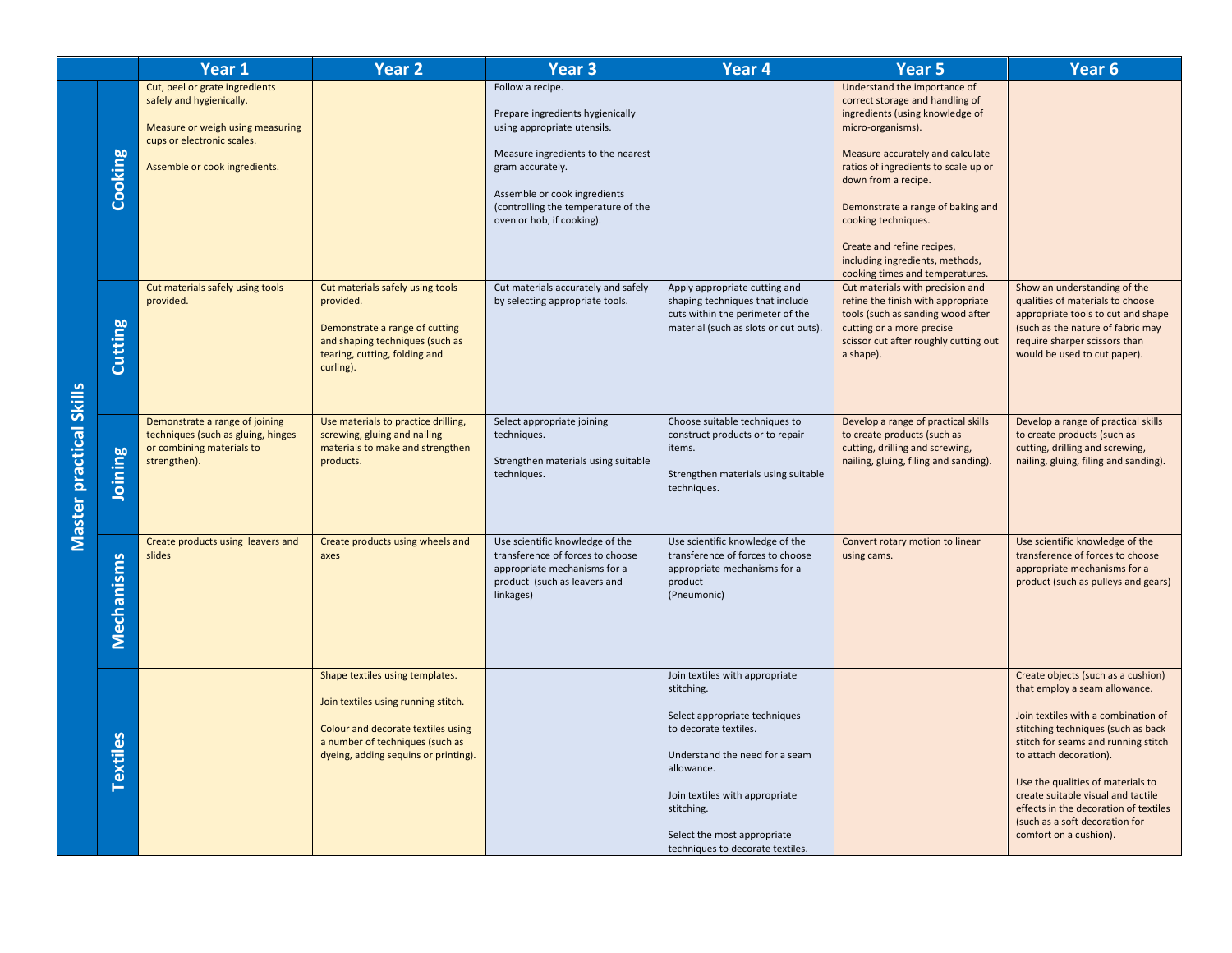|                        |                           | Measure and mark out to the        | Measure and mark out to the        | Measure and mark out to the                                   | Measure and mark out to the                                   | Measure and mark out accurately                       | Measure and mark out accurately                                         |
|------------------------|---------------------------|------------------------------------|------------------------------------|---------------------------------------------------------------|---------------------------------------------------------------|-------------------------------------------------------|-------------------------------------------------------------------------|
|                        |                           | nearest centimeter with support    | nearest centimeter.                | nearest millimeter.                                           | nearest millimeter.                                           |                                                       |                                                                         |
|                        | Measuring                 |                                    |                                    |                                                               |                                                               |                                                       |                                                                         |
|                        |                           |                                    |                                    |                                                               |                                                               |                                                       |                                                                         |
|                        |                           |                                    |                                    |                                                               |                                                               |                                                       |                                                                         |
|                        |                           |                                    |                                    |                                                               |                                                               |                                                       |                                                                         |
|                        |                           |                                    |                                    |                                                               |                                                               |                                                       |                                                                         |
|                        |                           |                                    |                                    |                                                               | Create series and parallel circuits                           |                                                       | Create circuits using electronics<br>kits that employ a number of       |
|                        |                           |                                    |                                    |                                                               | Diagnose faults in battery operated                           |                                                       | components (such as LEDs,                                               |
|                        |                           |                                    |                                    |                                                               | devices (such as low battery, water                           |                                                       | resistors, transistors and chips).                                      |
|                        |                           |                                    |                                    |                                                               | damage or battery terminal                                    |                                                       |                                                                         |
|                        | Circuits                  |                                    |                                    |                                                               | damage).                                                      |                                                       |                                                                         |
|                        |                           |                                    |                                    |                                                               |                                                               |                                                       |                                                                         |
|                        |                           |                                    |                                    |                                                               |                                                               |                                                       |                                                                         |
|                        |                           |                                    |                                    |                                                               |                                                               |                                                       |                                                                         |
|                        |                           |                                    | Model designs using software.      |                                                               | Control and monitor models using                              |                                                       | Write code to control and monitor<br>models or products.                |
|                        |                           |                                    |                                    |                                                               | software designed for this<br>purpose.                        |                                                       |                                                                         |
|                        | <u>는</u>                  |                                    |                                    |                                                               |                                                               |                                                       | Use innovative combinations of                                          |
|                        |                           |                                    |                                    |                                                               |                                                               |                                                       | electronics (or computing) and                                          |
|                        |                           |                                    |                                    |                                                               |                                                               |                                                       | mechanics in product designs.                                           |
|                        |                           | Design products that have a        | Design products that have a clear  | Design with purpose.                                          | Design with purpose by                                        | Design with the user in mind                          | Design with the user in mind,                                           |
|                        |                           | purpose.                           | purpose and an intended user.      |                                                               | identifying opportunities to design.                          |                                                       | motivated by the service a product                                      |
|                        |                           | Make products, refining the design | Make products, refining the design | Make products by working<br>efficiently (such as by carefully | Make products by working                                      | Make products through stages<br>of prototypes.        | will offer (rather than simply for<br>profit)                           |
|                        |                           | as work progresses.                | as work progresses.                | selecting materials).                                         | efficiently (such as by carefully                             |                                                       |                                                                         |
|                        | and improve               |                                    |                                    |                                                               | selecting materials).                                         | Ensure products have a high                           | Make products through stages                                            |
|                        |                           |                                    | Use software to design             | Refine work and techniques as                                 |                                                               | quality finish, using art skills where                | of prototypes, making continual                                         |
|                        |                           |                                    |                                    | work progresses                                               | Refine work and techniques as<br>work progresses, continually | appropriate.                                          | refinements.                                                            |
|                        |                           |                                    |                                    |                                                               | evaluating the product design.                                | Use prototypes and cross-sectional                    | Ensure products have a high                                             |
|                        |                           |                                    |                                    |                                                               |                                                               | diagrams to represent designs.                        | quality finish, using art skills where                                  |
|                        |                           |                                    |                                    |                                                               | Use software to design and                                    |                                                       | appropriate.                                                            |
| Design, make, evaluate |                           |                                    |                                    |                                                               | represent product designs.                                    |                                                       |                                                                         |
|                        |                           |                                    |                                    |                                                               |                                                               |                                                       | Use prototypes, cross-sectional<br>diagrams and computer aided          |
|                        |                           |                                    |                                    |                                                               |                                                               |                                                       | designs to represent designs.                                           |
|                        |                           | Explore objects and designs to     | Explore objects and designs to     | Identify some of the great                                    | Identify some of the great                                    | Combine elements of design from                       | Combine elements of design from                                         |
|                        |                           | identify likes and dislikes of the | identify likes and dislikes of the | designers in all of the areas of                              | designers in all of the areas of                              | a range of inspirational designers                    | a range of inspirational designers                                      |
|                        |                           | designs.                           | designs.                           | study (including pioneers<br>in horticultural techniques) to  | study (including pioneers<br>in horticultural techniques) to  | throughout history.                                   | throughout history, giving reasons<br>for choices.                      |
|                        |                           | Explore how products have been     | Suggest improvements to existing   | generate ideas for designs.                                   | generate ideas for designs.                                   | Create designs that improve                           |                                                                         |
| Take inspiration       | from design<br>throughout | created.                           | designs.                           |                                                               |                                                               | upon existing products.                               | Create innovative designs that                                          |
|                        |                           |                                    |                                    | Improve upon existing designs.                                | Improve upon existing designs,                                |                                                       | improve upon existing products.                                         |
|                        |                           |                                    | Explore how products have been     |                                                               | giving reasons for choices.                                   | Evaluate the design of products so                    |                                                                         |
|                        |                           |                                    | created.                           | Disassemble products to<br>understand how they work.          | Disassemble and reassemble                                    | as to suggest improvements to the<br>user experience. | Evaluate the design of products so<br>as to suggest improvements to the |
|                        |                           |                                    |                                    |                                                               | products to understand how they                               |                                                       | user experience.                                                        |
|                        |                           |                                    |                                    |                                                               | work.                                                         |                                                       |                                                                         |